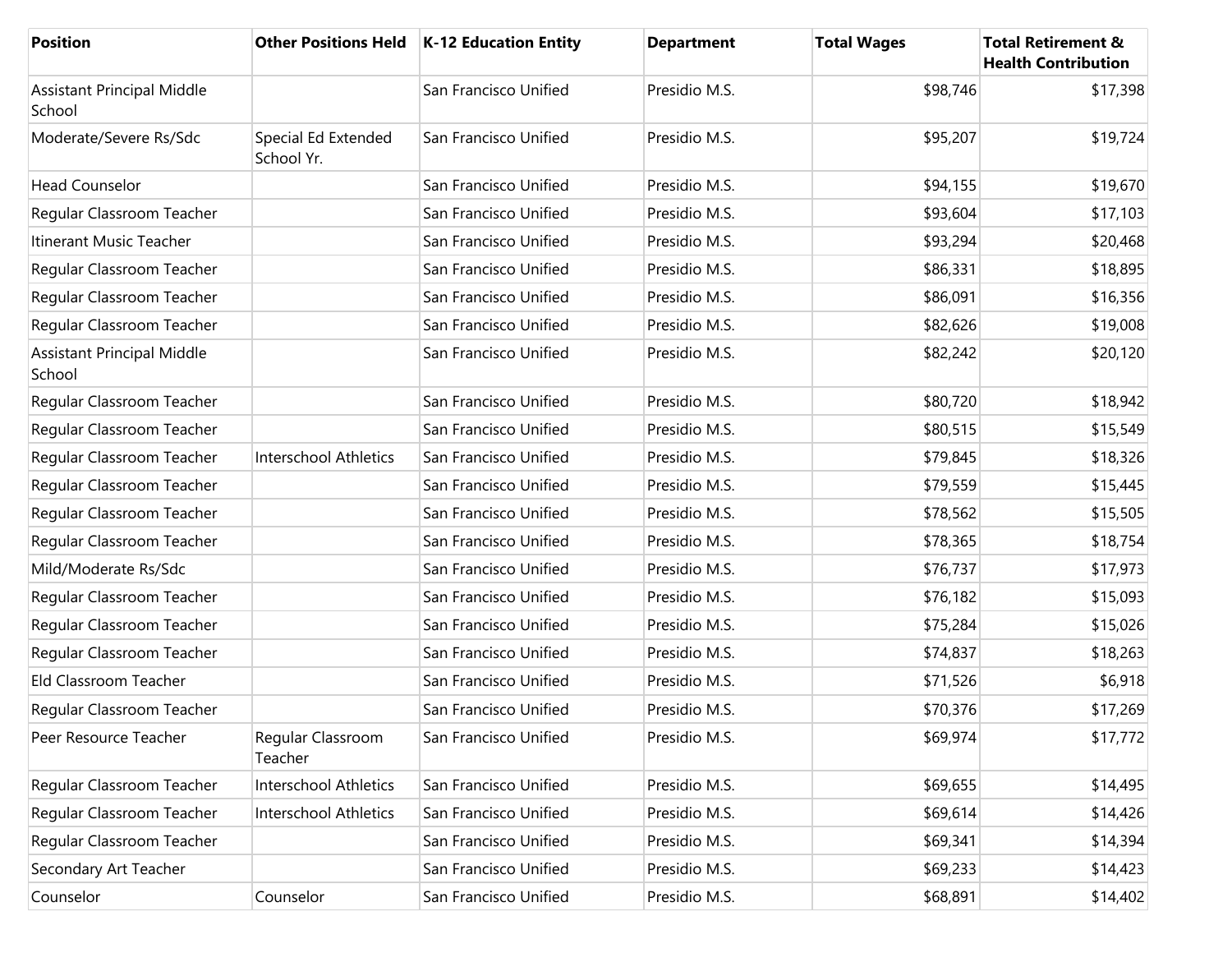| Deaf & Hard Of Hearing Rs/Sdc Special Ed Extended | School Yr.                    | San Francisco Unified | Presidio M.S. | \$68,676 | \$13,951 |
|---------------------------------------------------|-------------------------------|-----------------------|---------------|----------|----------|
| Regular Classroom Teacher                         | <b>Interschool Athletics</b>  | San Francisco Unified | Presidio M.S. | \$68,365 | \$14,371 |
| Counselor                                         |                               | San Francisco Unified | Presidio M.S. | \$67,458 | \$14,341 |
| Regular Classroom Teacher                         |                               | San Francisco Unified | Presidio M.S. | \$67,338 | \$17,560 |
| Regular Classroom Teacher                         |                               | San Francisco Unified | Presidio M.S. | \$66,833 | \$14,183 |
| Social Worker                                     |                               | San Francisco Unified | Presidio M.S. | \$66,685 | \$14,371 |
| Custodian                                         |                               | San Francisco Unified | Presidio M.S. | \$66,126 | \$23,211 |
| Mild/Moderate Rs/Sdc                              |                               | San Francisco Unified | Presidio M.S. | \$65,225 | \$14,031 |
| Regular Classroom Teacher                         |                               | San Francisco Unified | Presidio M.S. | \$63,757 | \$14,074 |
| Regular Classroom Teacher                         |                               | San Francisco Unified | Presidio M.S. | \$63,242 | \$14,014 |
| Secondary Music Teacher                           |                               | San Francisco Unified | Presidio M.S. | \$62,928 | \$16,679 |
| Regular Classroom Teacher                         |                               | San Francisco Unified | Presidio M.S. | \$62,173 | \$16,587 |
| Regular Classroom Teacher                         | <b>Teacher Special Assign</b> | San Francisco Unified | Presidio M.S. | \$62,055 | \$13,728 |
| Regular Classroom Teacher                         | Regular Classroom<br>Teacher  | San Francisco Unified | Presidio M.S. | \$61,887 | \$13,727 |
| Regular Classroom Teacher                         | Regular Classroom<br>Teacher  | San Francisco Unified | Presidio M.S. | \$61,615 | \$13,686 |
| Custodian                                         |                               | San Francisco Unified | Presidio M.S. | \$59,878 | \$30,292 |
| Regular Classroom Teacher                         |                               | San Francisco Unified | Presidio M.S. | \$59,281 | \$14,974 |
| Regular Classroom Teacher                         |                               | San Francisco Unified | Presidio M.S. | \$58,693 | \$13,570 |
| Regular Classroom Teacher                         |                               | San Francisco Unified | Presidio M.S. | \$58,111 | \$13,353 |
| Mild/Moderate Rs/Sdc                              |                               | San Francisco Unified | Presidio M.S. | \$57,849 | \$13,321 |
| Counselor                                         | Interschool Athletics         | San Francisco Unified | Presidio M.S. | \$57,738 | \$13,526 |
| Regular Classroom Teacher                         |                               | San Francisco Unified | Presidio M.S. | \$56,971 | \$16,534 |
| Principal Middle School                           |                               | San Francisco Unified | Presidio M.S. | \$56,259 | \$10,450 |
| Regular Classroom Teacher                         | Interschool Athletics         | San Francisco Unified | Presidio M.S. | \$55,409 | \$13,242 |
| Regular Classroom Teacher                         |                               | San Francisco Unified | Presidio M.S. | \$54,343 | \$16,323 |
| Custodian                                         |                               | San Francisco Unified | Presidio M.S. | \$54,336 | \$21,465 |
| Regular Classroom Teacher                         | <b>Interschool Athletics</b>  | San Francisco Unified | Presidio M.S. | \$53,002 | \$12,610 |
| Senior Clerk Typist                               |                               | San Francisco Unified | Presidio M.S. | \$49,718 | \$19,535 |
| Regular Classroom Teacher                         |                               | San Francisco Unified | Presidio M.S. | \$49,202 | \$9,584  |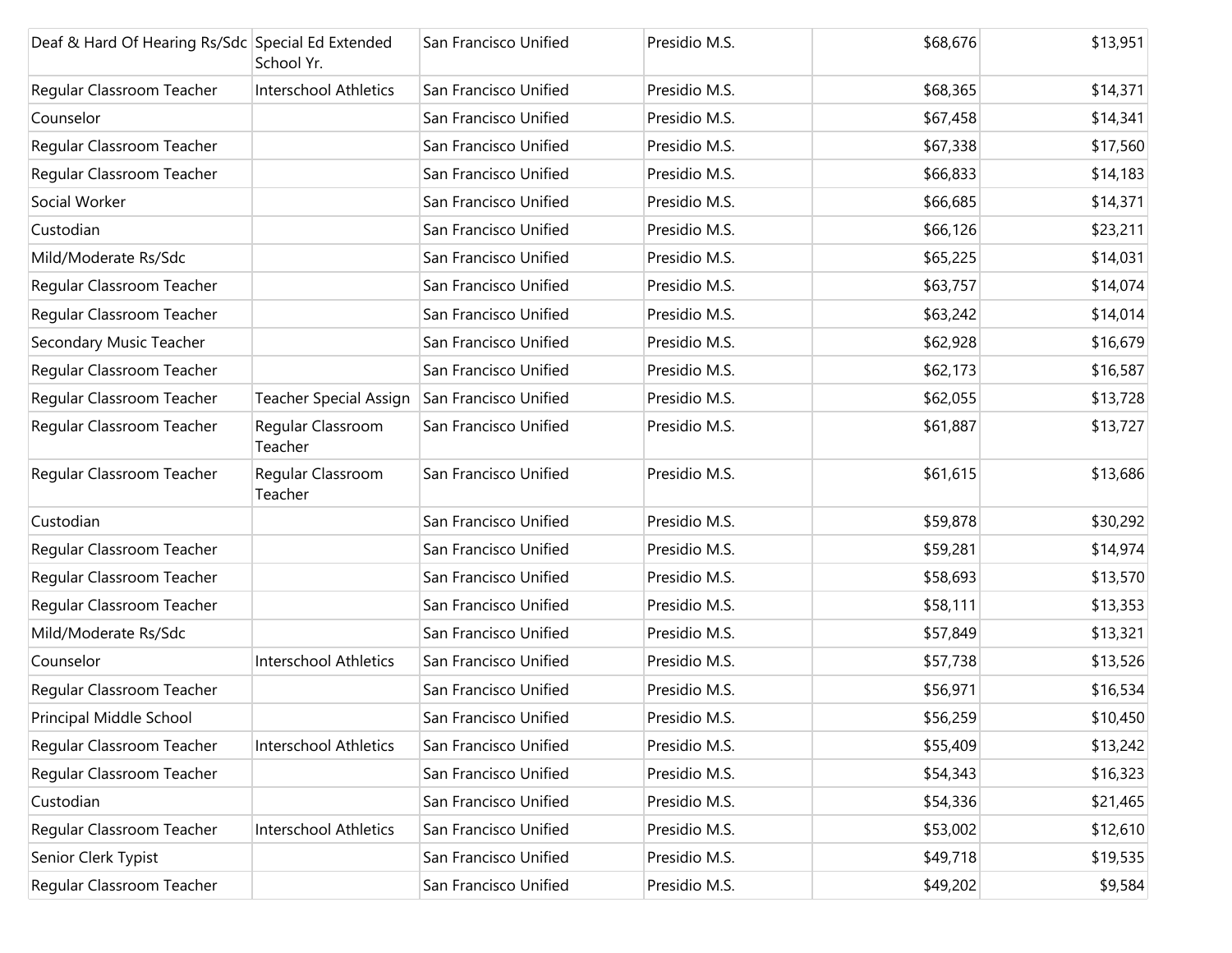| Mild/Moderate Rs/Sdc           |                                                                                                                          | San Francisco Unified | Presidio M.S. | \$48,694 | \$12,650 |
|--------------------------------|--------------------------------------------------------------------------------------------------------------------------|-----------------------|---------------|----------|----------|
| Regular Classroom Teacher      |                                                                                                                          | San Francisco Unified | Presidio M.S. | \$43,510 | \$11,942 |
| Regular Classroom Teacher      |                                                                                                                          | San Francisco Unified | Presidio M.S. | \$42,455 | \$12,839 |
| Mild/Moderate Rs/Sdc           | Special Ed Extended<br>School Yr.                                                                                        | San Francisco Unified | Presidio M.S. | \$41,761 | \$8,243  |
| Regular Classroom Teacher      |                                                                                                                          | San Francisco Unified | Presidio M.S. | \$41,649 | \$7,554  |
| Sped Ia Sh - All Impair        | School Lunchroom<br>Helper, Security-<br>Campus                                                                          | San Francisco Unified | Presidio M.S. | \$40,188 | \$7,740  |
| Senior Clerk Typist            | Senior Clerk Typist,<br>Senior Clerk Typist                                                                              | San Francisco Unified | Presidio M.S. | \$39,783 | \$26,117 |
| Sped Ia Sh - All Impair        | Inst/Aide Second Basic: San Francisco Unified<br>Russian, Inst/Aide<br>Second Basic: Russian,<br>Sped la Sh - All Impair |                       | Presidio M.S. | \$38,145 | \$7,952  |
| Specialized Phys Health Care-D | Specialized Phys<br>Health Care-D,<br>Security-Campus                                                                    | San Francisco Unified | Presidio M.S. | \$37,214 | \$10,519 |
| Regular Classroom Teacher      |                                                                                                                          | San Francisco Unified | Presidio M.S. | \$37,050 | \$7,746  |
| Security-Campus                |                                                                                                                          | San Francisco Unified | Presidio M.S. | \$35,739 | \$10,377 |
| Regular Classroom Teacher      |                                                                                                                          | San Francisco Unified | Presidio M.S. | \$34,680 | \$7,596  |
| Sped Ia Sh - All Impair        | Sped Ia Sh - All Impair,<br>Security-Campus                                                                              | San Francisco Unified | Presidio M.S. | \$33,845 | \$7,788  |
| Sped Ia Sh - All Impair        | Sped Ia Sh - All Impair                                                                                                  | San Francisco Unified | Presidio M.S. | \$33,830 | \$0      |
| Sped Ia Sh - All Impair        |                                                                                                                          | San Francisco Unified | Presidio M.S. | \$31,432 | \$7,858  |
| Specialized Phys Health Care-D |                                                                                                                          | San Francisco Unified | Presidio M.S. | \$30,514 | \$10,377 |
| Regular Classroom Teacher      |                                                                                                                          | San Francisco Unified | Presidio M.S. | \$30,226 | \$7,281  |
| Sped Ia Sh - All Impair        | <b>Instructional Aide II</b><br>Spec Ed, Sped Ia Sh -<br>All Impair                                                      | San Francisco Unified | Presidio M.S. | \$30,146 | \$7,604  |
| Senior Clerk Typist            |                                                                                                                          | San Francisco Unified | Presidio M.S. | \$29,015 | \$18,026 |
| Specialized Phys Health Care-D | Specialized Phys<br>Health Care-D                                                                                        | San Francisco Unified | Presidio M.S. | \$28,948 | \$7,692  |
| Soar Para                      | Sped Ia Sh - All Impair                                                                                                  | San Francisco Unified | Presidio M.S. | \$28,654 | \$7,692  |